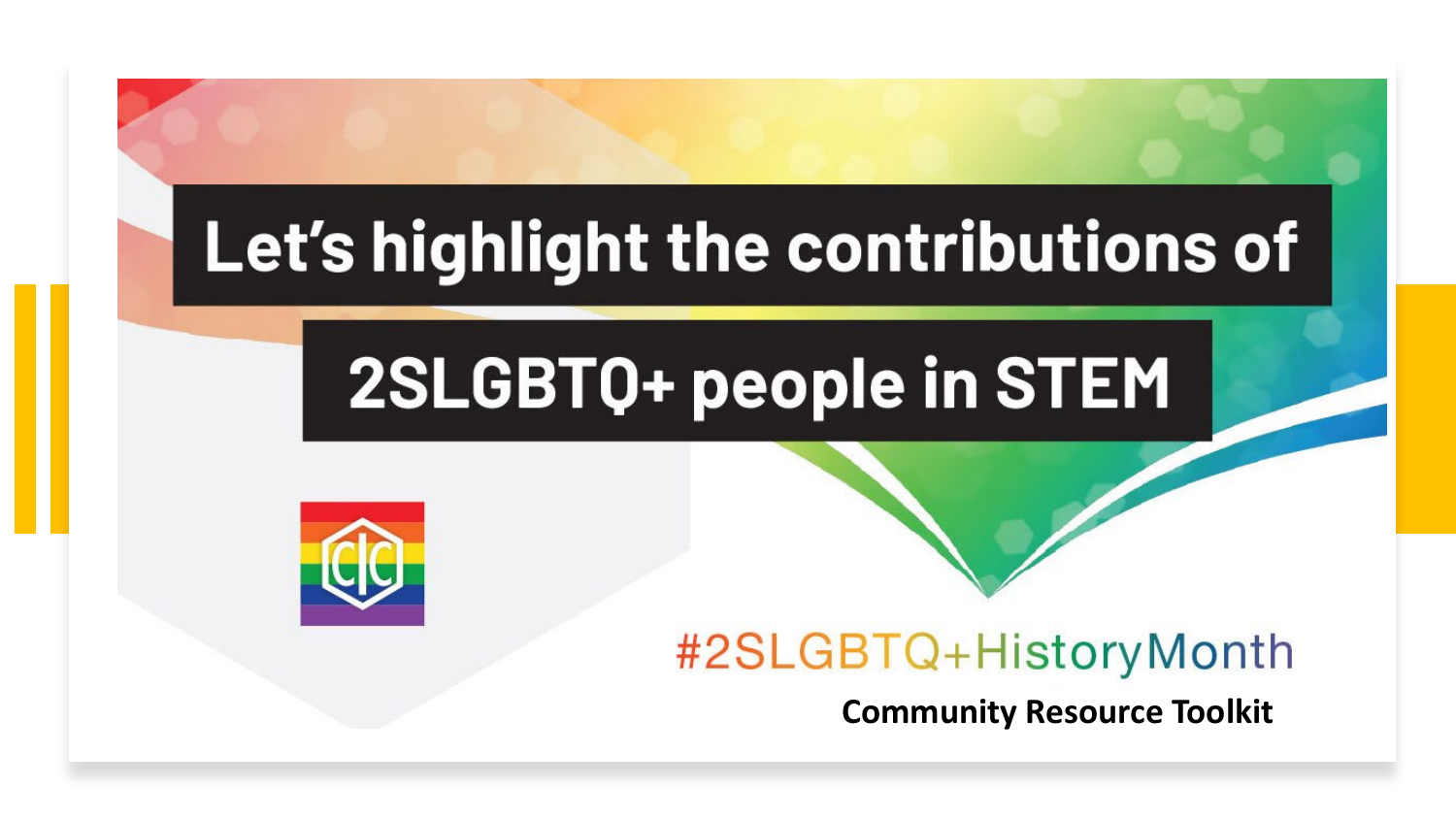Who We Are: The Chemical Institute of Canada (CIC)

- A member-based not-for-profit association, made up of three societies:
	- Canadian Society for Chemistry (CSC)
	- Canadian Society for Chemical Engineering (CSChE)
	- Canadian Society for Chemical Technology (CSCT)
- We connect our members to create an unparalleled community that champions chemical science, engineering, and technology in Canada.



Chemical Institute of Canada | For Our Future Institut de chimie du Canada | **Pour notre avenir** 





 $\mathbf{\nabla}$ 

**Canadian Society** for Chemistry 2000+ members



**Canadian Society for Chemical Technology** 100<sup>+</sup> members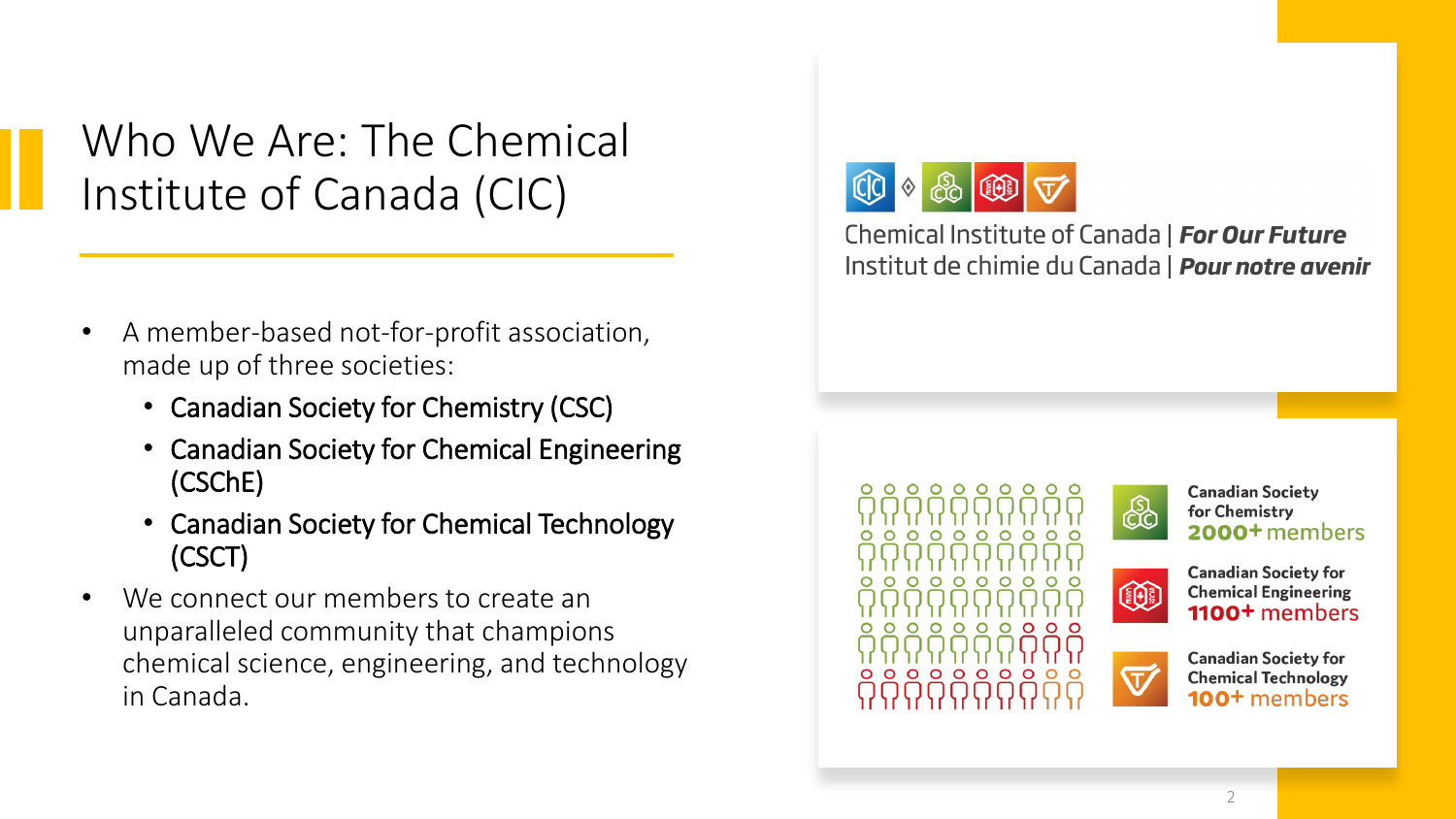## Table of Contents

- Educational Resources
- Op-Eds and Articles about 2SLGBTQ+ People in STEM
- Useful Links About 2SLGBTQ+ Initiatives in STEM
- CIC Membership
- CIC Career Support Tools

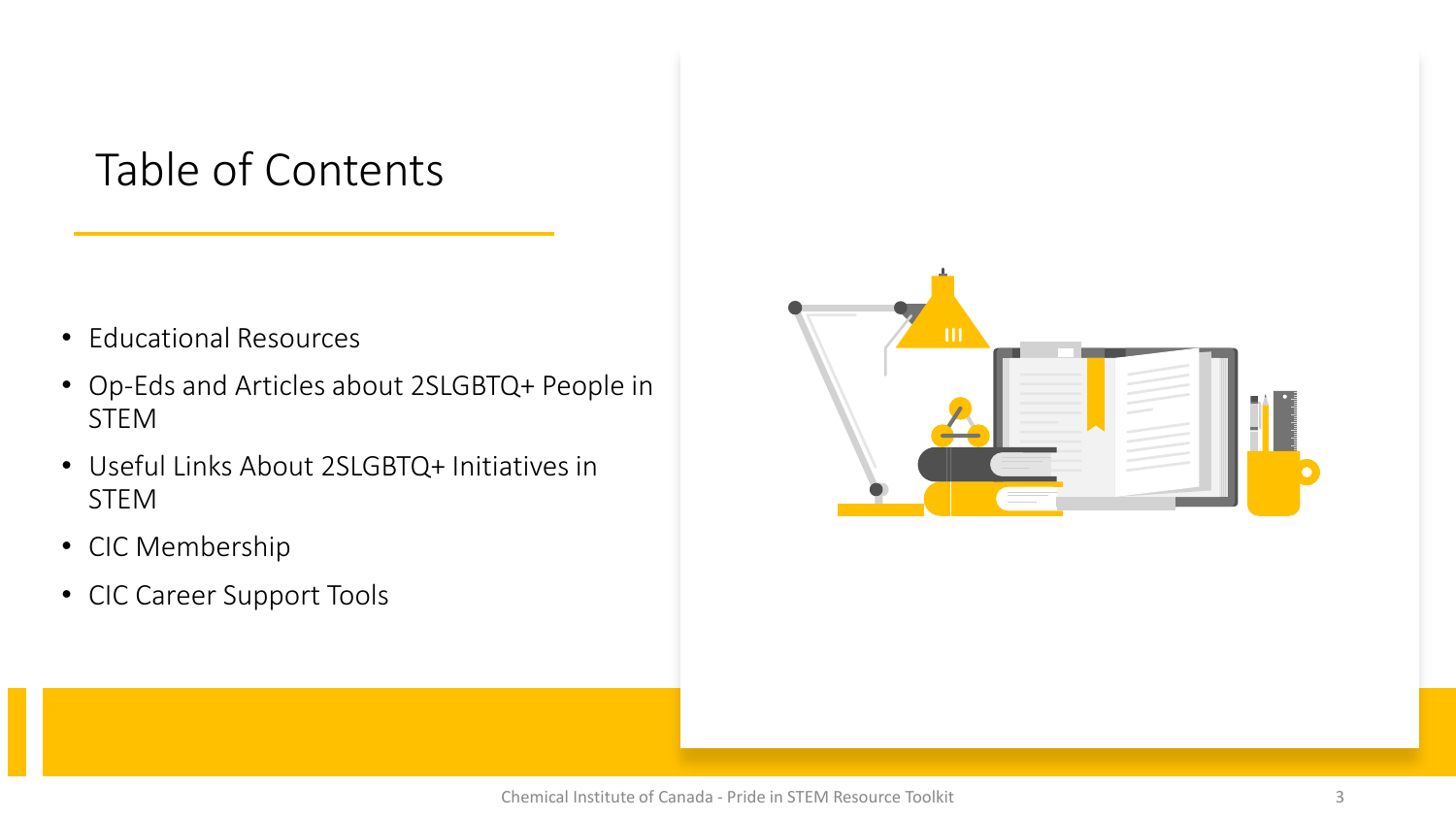#### Educational Tools

- [All Education School Resources](https://www.alleducationschools.com/resources/stem-education/)
- Posters [LGBT+ Role Models](https://drive.google.com/drive/folders/0B6yUyaU0iOLQZmR1M09HMkE4djg) (created by Joby Hollis)
- [Egale: Canada's leading organization for](https://egale.ca/) 2SLGBTQI people and issues.
- Pride at Work: Empowers Canadian employers to build workplaces that celebrate all employees [regardless of gender expression, gender identity,](https://prideatwork.ca/)  and sexual orientation.
- [Out in Science, Technology, Engineering, and](https://www.ostem.org/)  Mathematics (oSTEM)
- [Canada Pride](https://fiertecanadapride.org/)

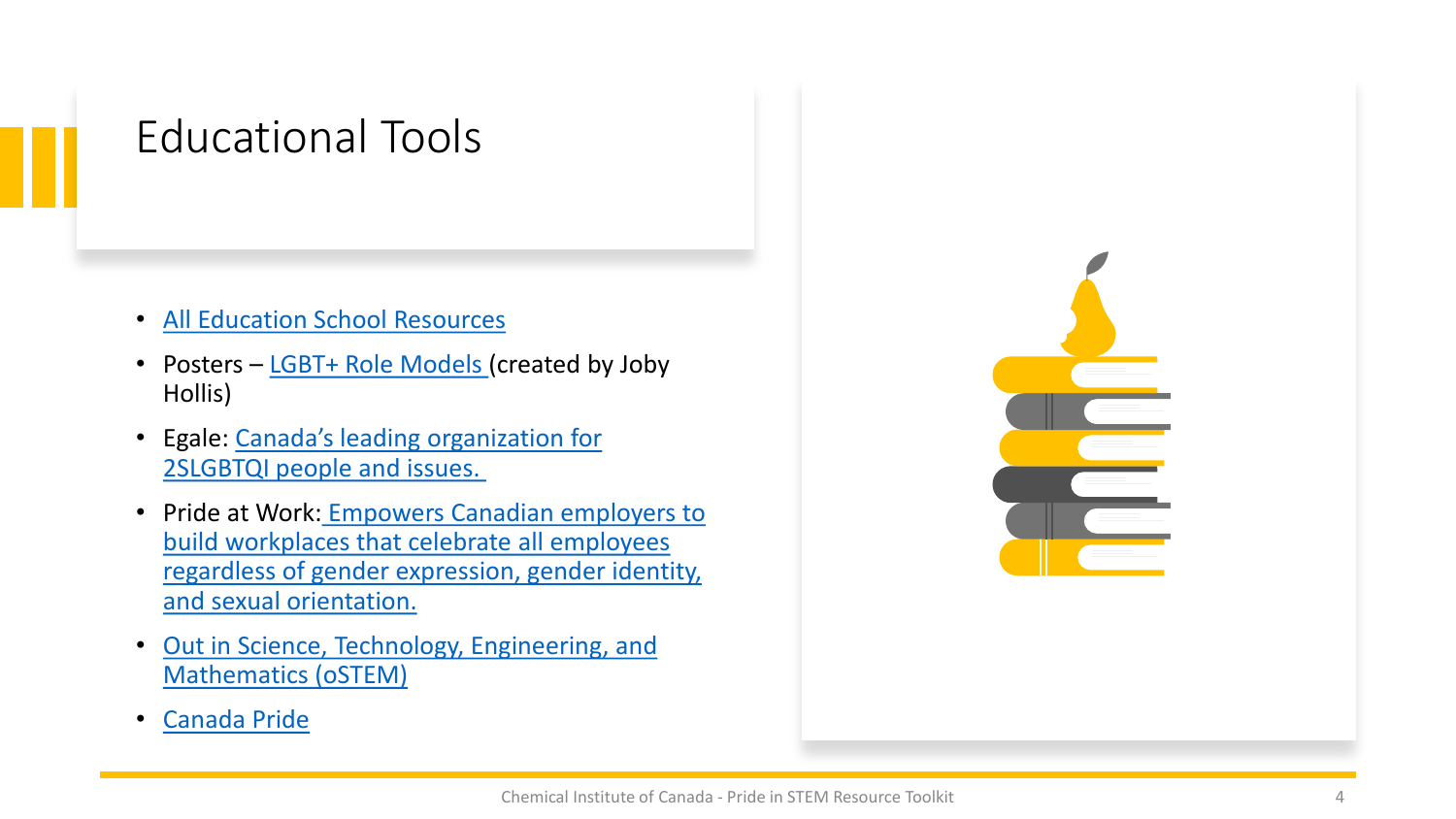## Op-Eds & Articles about 2SLGBTQ+ People in STEM

- CIC News [Celebrating the rainbow](https://www.cheminst.ca/magazine/article/celebrating-the-rainbow/)
- CIC News [Chemical Sciences Pride?](https://www.cheminst.ca/magazine/article/chemical-sciences-pride/)
- C&EN Chemical & Engineering News Supramolecular chemist supports LGBTQ+ [scientists by talking about his personal journey](https://cen.acs.org/careers/diversity/Science-full-personal-stories-Yorks/96/i18)
- NewScientist [Out in the open: Is science LGBT](https://www.newscientist.com/article/dn26511-out-in-the-open-is-science-lgbt-friendly/)friendly?
- [The New York Times –](https://www.nytimes.com/2015/09/05/opinion/manil-suri-why-is-science-so-straight.html?_r=0) Why is Science so straight?
- The Varsity [Opinion: STEM isn't very gay](https://thevarsity.ca/2020/09/07/opinion-stem-isnt-very-gay-friendly-and-thats-a-problem/)friendly — and that's a problem
- Science Magazine Closeted discoverers: [Lesbian, gay, bisexual, and transgender scientists](https://www.sciencemag.org/features/2010/10/closeted-discoverers-lesbian-gay-bisexual-and-transgender-scientists)

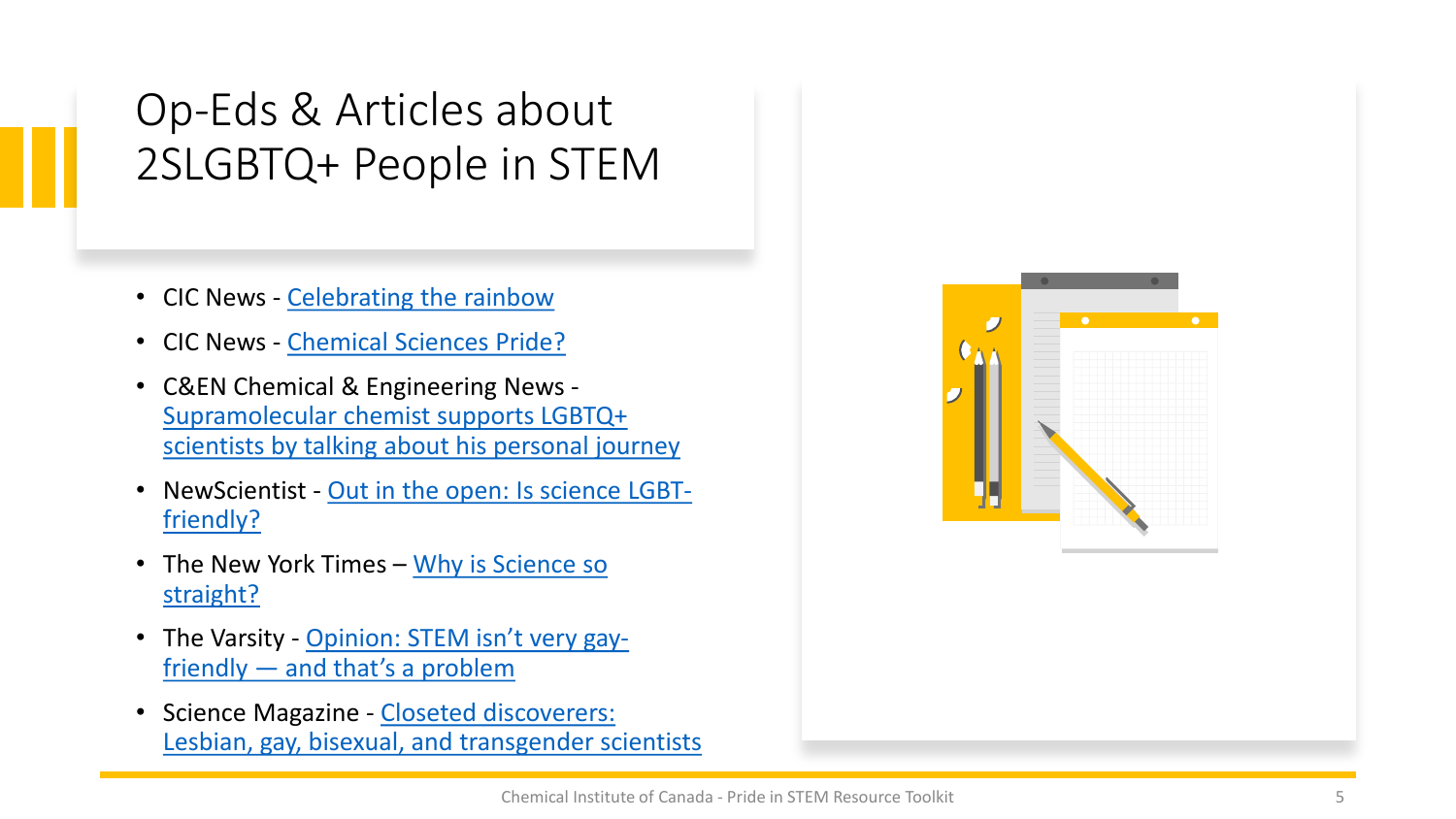## Useful Links About 2SLGBTQ+ Initiatives in **STEM**

- [500 Queer Scientist](https://500queerscientists.com/)
- [LGBTQ+STEM Conference](https://lgbtqplusstem.ca/)
- [Royal Society of Chemistry LGBT+ Resources](https://www.rsc.org/new-perspectives/talent/inclusion-and-diversity/resources/lgbt-toolkit/)
- [Science Advances: Systemic inequalities for](https://advances.sciencemag.org/content/7/3/eabe0933) [LGBTQ+ professionals in STEM](https://advances.sciencemag.org/content/7/3/eabe0933)
- American Chemistry Society: Celebrating LGBT<br>Scientist in the ACS Community
- National Organization of Gay and Lesbian Scientists and Technical Professionals [\(NOGLSTP\)](https://www.noglstp.org/)
- [Queer Atlantic Canadian STEM](https://qatcanstem.github.io/)
- [LGTQ+ STEM](https://lgbtstem.wordpress.com/tag/canada/)
- [QueerCanSTEM](https://queercanstem.com/)

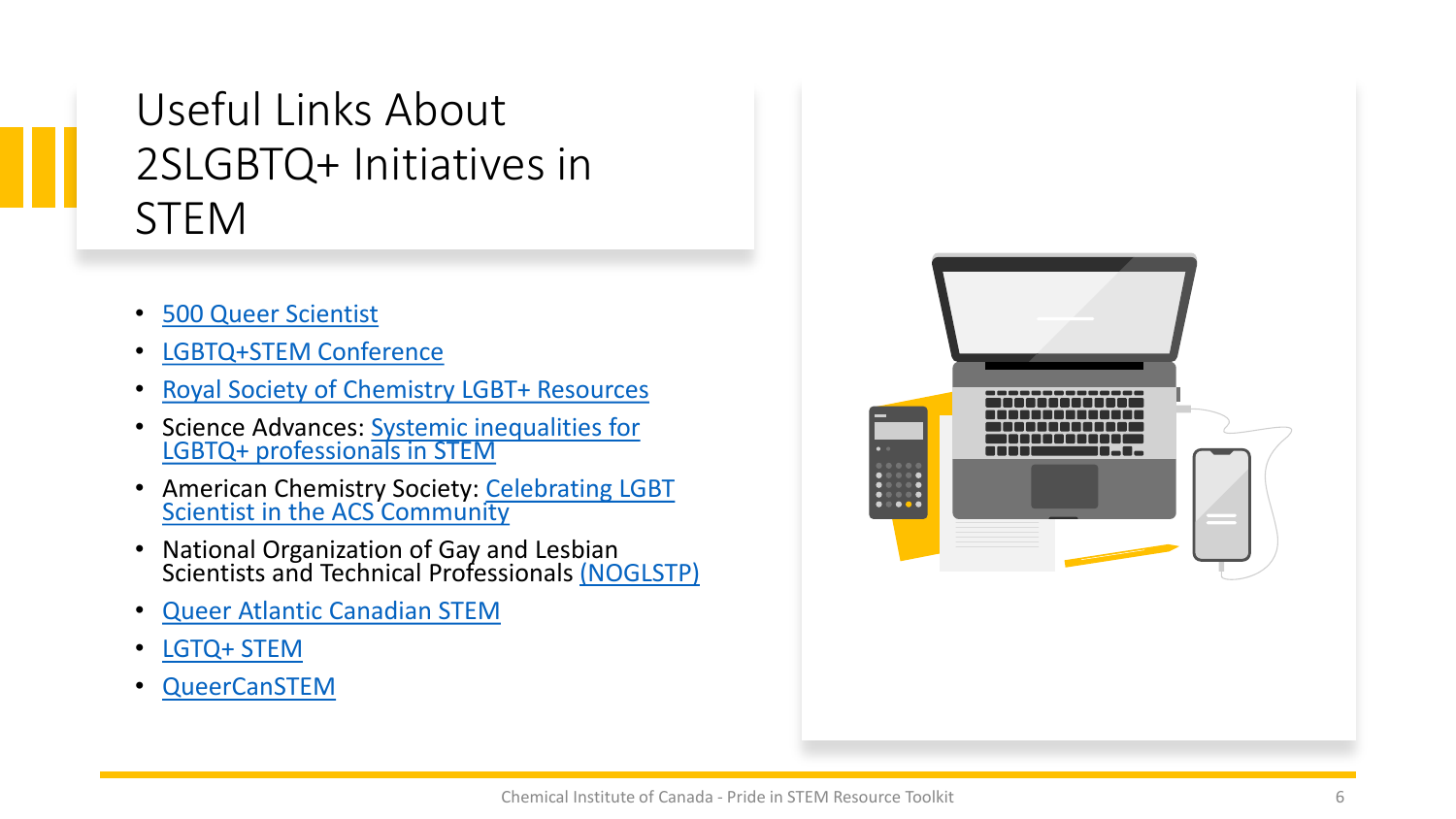

#### CIC Membership Resources

The CIC helps the Canadian chemical sciences community connect to share ideas and enhance understanding and skills. We celebrate achievements through awards and promote new insights through our news stories and our journal. We create opportunities for our members to take their careers further**. [Visit our website](https://www.cheminst.ca/membership/member-access/)** to learn more about our membership opportunities.